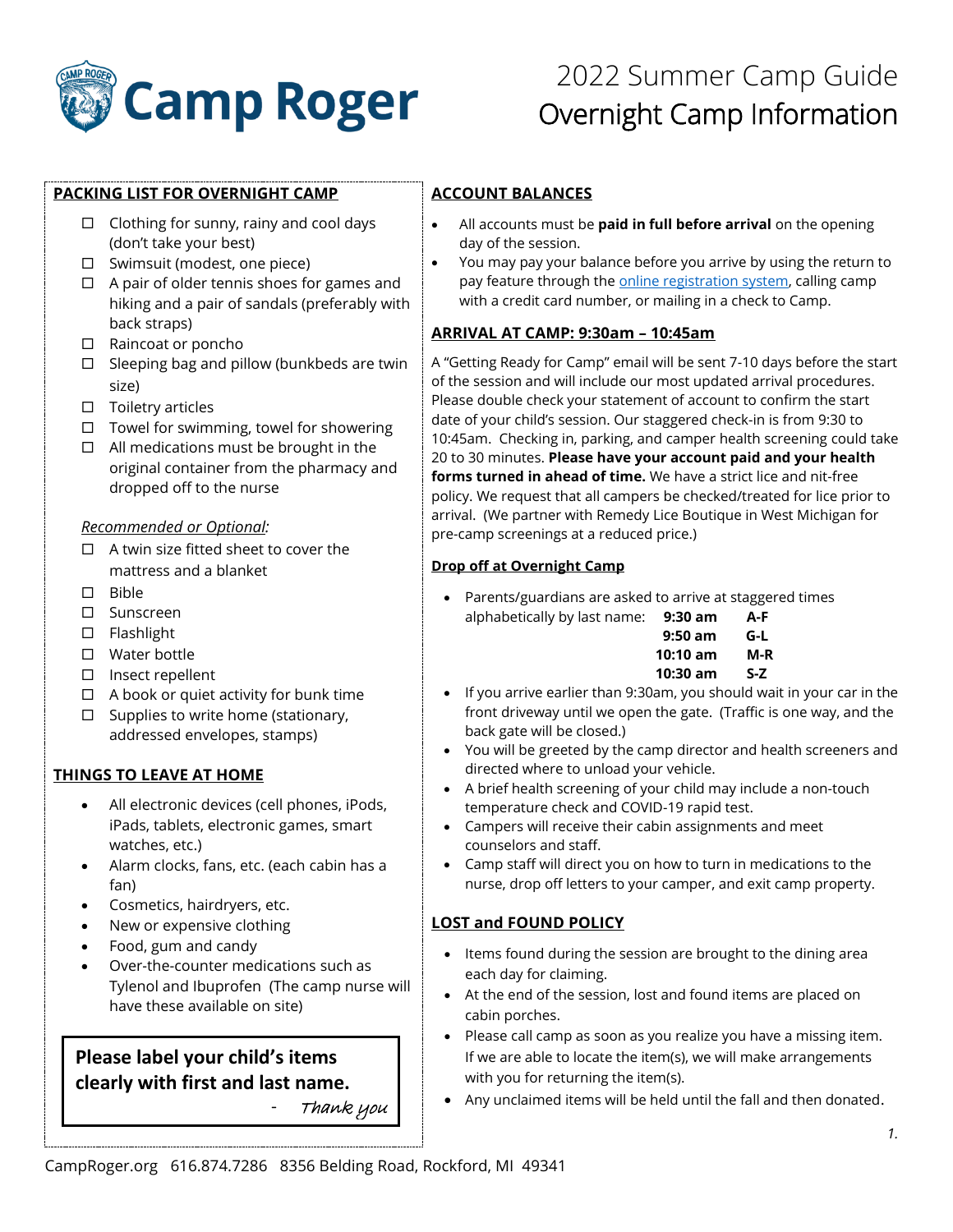## **LATE ARRIVALS/ABSENCES/EARLY DEPARTURES**

We understand that occasionally a camper family may arrive late due to unforeseen circumstances. If you know you are running late, please call camp as soon as possible. If you anticipate arrival conflicts due to work schedules, please make plans for someone else to drop off your child or choose a different session.

Much happens in the first few hours of camp and regardless of your camper's comfort level with camp, there are multiple implications for late arrivals. Late arrivals due to health issues or family emergencies will be accommodated as best we can.

If a camper needs to leave camp for any reason, including symptoms related to COVID-19, camp staff will contact parents/guardians informing them of our policies based on each unique circumstance.

## **HEALTH HISTORY FORMS AND MEDICATIONS**

- Beginning in May, a link to complete an online health history form will be made available through your online registration login.
- All health history forms **must be completed prior to your child's arrival** at camp. If you registered online prior to May, you would receive an email notifying you when the online form is available. If you have any questions, please call the camp office at 616-874-7286.
- If there are any changes to be made to a submitted health form, please call the camp office to request that your form be reopened.
- All prescription medications, herbal supplements, and vitamins must be brought to camp in the original container from the pharmacy. The camper's name, prescribing physician's name, medication name and dosage should be clearly marked on the container.
- In accordance with state licensing rules, all camper medications, except rescue inhalers and EpiPens, will be stored in the Health Center.
- The Health Center is stocked with bandages, Tylenol/Ibuprofen, cough and cold remedies, and other over-the-counter medicines. If is not necessary to send these items along to camp.
- Parents/guardians will be contacted by our onsite registered nurse with health-related concerns that are important to share (ie, injury, illness, medication concerns, homesickness, behavioral concerns).
- Cabin counselors will check in with campers frequently to remind them of the importance of using sunscreen, showers and bug spray.

## **CABINMATE REQUESTS**

At Camp Roger, campers are grouped in cabins by gender and grade. Campers are welcome to request one to two cabinmates. As long as cabinmate requests are **within two grades of each other** (for example, 1<sup>st</sup> & 3<sup>rd</sup> or 4<sup>th</sup> & 6<sup>th</sup>), they will be placed in the same cabin. Cabinmates should request each other. Please be aware that the older child may be placed with younger campers. Because making new friends is an important goal at Camp Roger, we cannot necessarily honor requests of large groups of campers to be together. For campers who do not request cabinmates, we take care to assign them to cabins in which there are other campers who have not requested cabinmates as well.

## **CAMPER STORE MONEY**

A camper store account of \$5 per 4-Day session and \$10 per 6- Day session is recommended. These charges will automatically be added to your account when you register online.

The store account will be used by the camper during the session to purchase one candy per day, one special camp item (see below), postage, and postcards. Campers make their choices from their cabins each night. Campwear will be available to purchase at the end of your camper's session in our camp store (located in the Lodge).

**New for 2022 only**, overnight campers will receive one Camp Roger souvenir while at camp for their session! The money remaining in their account after getting candy, postage and postcards for the session will go toward funding the cost of the souvenir. Available items will be a hat, stickers, water bottle, journal/notebook, etc.

## **CANCELLATION/REFUND POLICY**

If for some reason your child cannot attend camp, please email the registrar at krista@camproger.org or call the camp office at 616-874-7286. Prompt notification is appreciated and may allow for another camper to register. Cancellations made less than 14 days prior to the start of your child's session will result in the loss of the minimum \$100 deposit (exceptions for medical or COVID-related reasons, family emergencies, or death in the family). All other cancellations will result in a \$25 administrative fee. Any remaining payments will be refunded back to the credit card(s) used for deposits and/or payments. Sessions can be switched at no cost as openings allow.